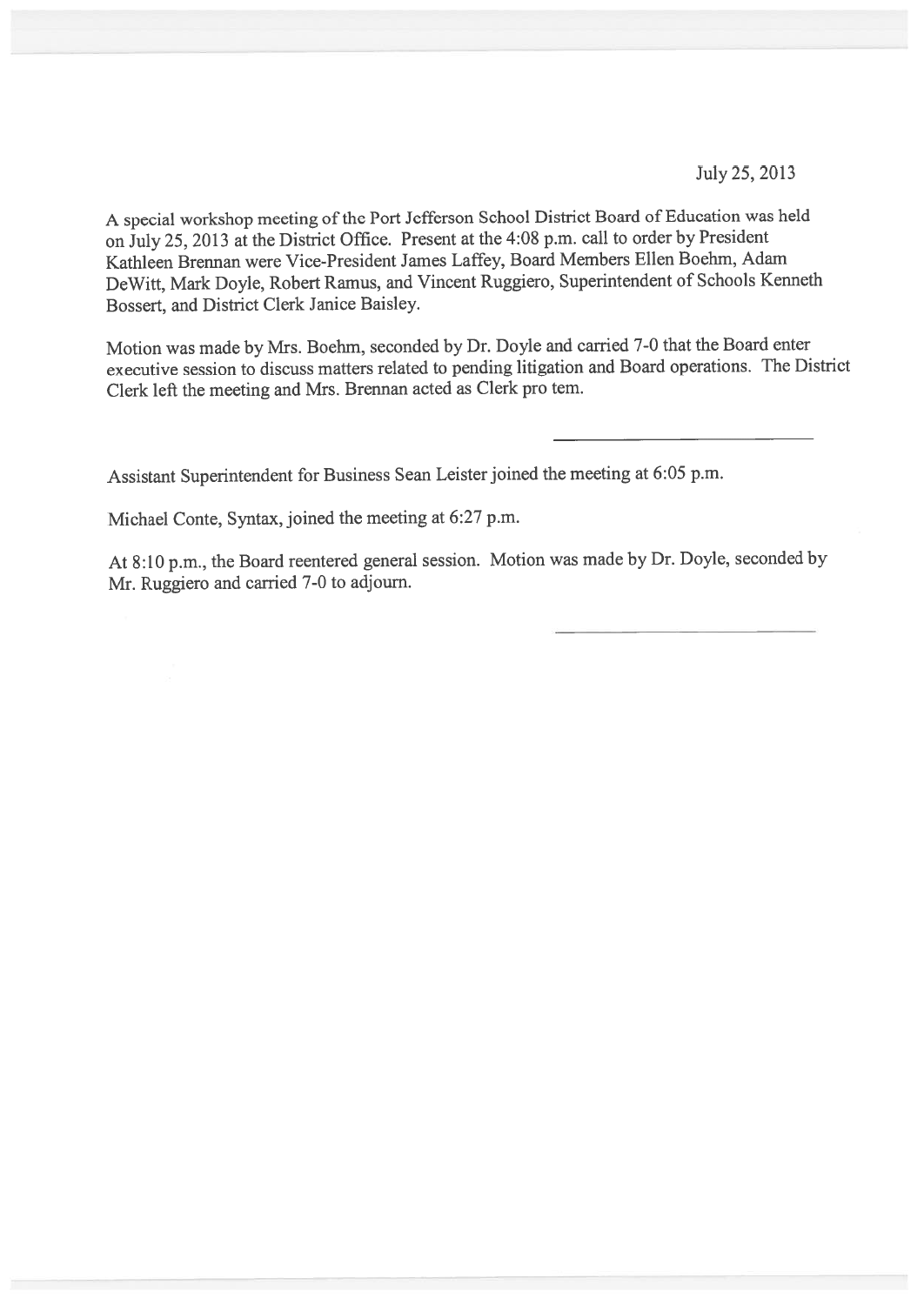Reorganization Meeting & Regular Meeting 3. July 2, 2013

The annual reorganization meeting and the regular monthly business meeting of the Board of Education of Port Jefferson Union Free School District was held on July 2, 2013 at Edna Louise Spear Elementary School. Present at the 6:00 p.m. call to order by District Clerk Janice Baisley, were Board Members, Adam DeWitt, Mark Doyle, James Laffey, Robert Ramus, Vincent Ruggiero, Board Members Elect Ellen Boehm and Kathleen Brennan, Superintendent of Schools Kenneth Bossert, and Assistant Superintendent for Business Sean Leister. The Oath of Office was administered to Board Member Elect Ellen Boehm.

Motion was made by Mr. Ramus, seconded by Dr. Doyle and carried 7-0 that the Board enter executive session to discuss personnel and legal matters.

At 7:05 p.m. the Board reentered general session.

The Oath of Office was administered to Board Member Elect Kathleen Brennan.

The District Clerk opened nominations for the office of President.

Mr. Ramus nominated Kathleen Brennan. There were no other nominations; nominations were closed. 7-0 in favor of Mrs. Brennan as Board President. The District Clerk administered the Oath of Office to Mrs. Brennan.

The District Clerk opened nominations for the office of Vice-President.

Mrs. Boehm nominated Mr. Laffey. There were no other nominations; nominations were closed. 7-0 in favor of Mr. Laffey as Board Vice-President. The District Clerk administered the Oath of Office to Mr. Laffey

The meeting was turned over to Mrs. Brennan.

Motion was made by Mr. Laffey, seconded by Mr. Ramus and carried 7-0 that the Board approve resolutions numbered 6-8 on the July 2, 2013 Annual Reorganization Agenda.

## 6. Appointment of District Clerk

RECOMMENDATION: That the Board approve the appointment of Janice Baisley as District Clerk for the 2013-2014 school year, at the rate of \$10,000.00 per annum.

7. Appointment of District Treasurer

RECOMMENDATION: That the Board approve the appointment of Lorraine Dunkel as District Treasurer for the 2013-2014 school year, at the rate of \$65,384.00 per annum, in accordance with Board Policy 9210.2.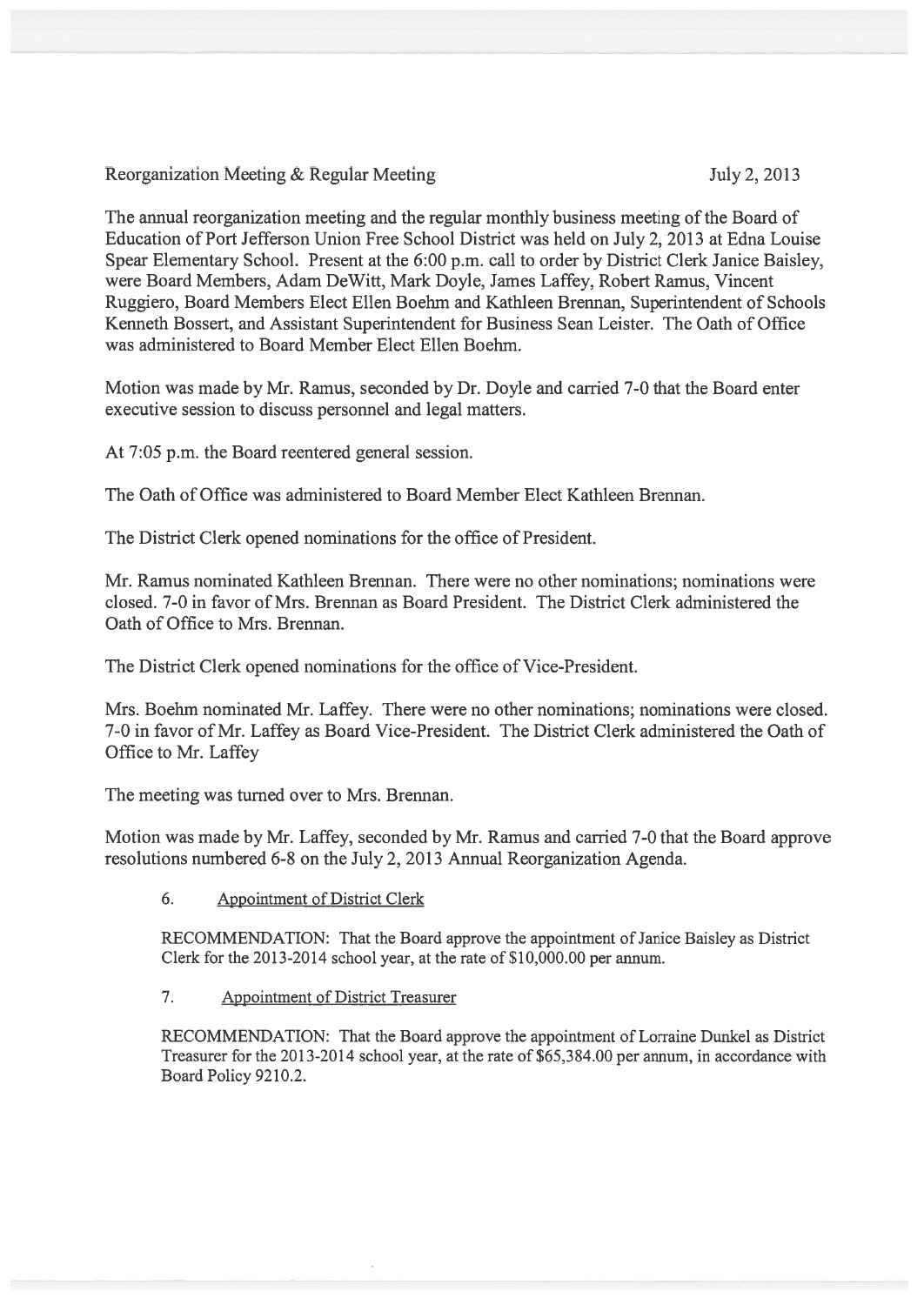## 8. Appointment of Claims Auditor

RECOMMENDATION: That the Board approve the appointment of Berger, MacDonald, Rand, CPAs, LLP, as Claims Auditor for the 2013-2014 school year.

Mrs. Brennan administered the Oath of Office to the District Clerk. The District Clerk indicated that she would administer the Oath to the District Treasurer and Claims Auditor during the week.

Motion was made by Mr. Ruggiero, seconded by Mr. Ramus and carried 7-0 that the Board approve resolutions numbered 10 - 48 on the July 2, 2013 Annual Reorganization Agenda.

#### 10. Authorization to Bond School Officials -

RECOMMENDATION - That the District Treasurer, Superintendent of Schools, and Assistant Superintendent for Business each be bonded for the 2013-2014 school year, and that the amount for each bond be set at \$500,000.00, and that the Superintendent of Schools be requested to approve this amount.

11. Appointment of School Attorney -

RECOMMENDATION - That the Board approve the appointment of the law firm of Ingerman, Smith, L.L.P., as labor and Board counsel for the 2013-2014.

12. Appointment of Financial Advisors -

RECOMMENDATION -That the Board approve the appointment of Munistat Services, Inc., as financial advisors for the 2013-2014 school year.

13. Appointment of Bond Counsel -

RECOMMENDATION - That the Board approve the appointment of Hawkins, Delafield  $\&$ Wood, as bond counsel for the 2013-2014 school year.

14. Appointment of 403b Compliance Consultants -

RECOMMENDATION -That the Board approve the appointment of OMNI Financial Group as the District's third party administrator for compliance and remitting services for the District's 403(b) plans for the 2013-2014 school year.

15. Appointment of School Physician -

RECOMMENDATION -That the Board approve the appointment of Dr. John Gill, as the regular school district physician, and the school physician member on the District's Committee on Special Education for the 2013-2014 school year.

16. Appointment of Architect —

RECOMMENDATION — That the Board approve the appointment of JAG Architects as district architect for the 2013-2014 school year.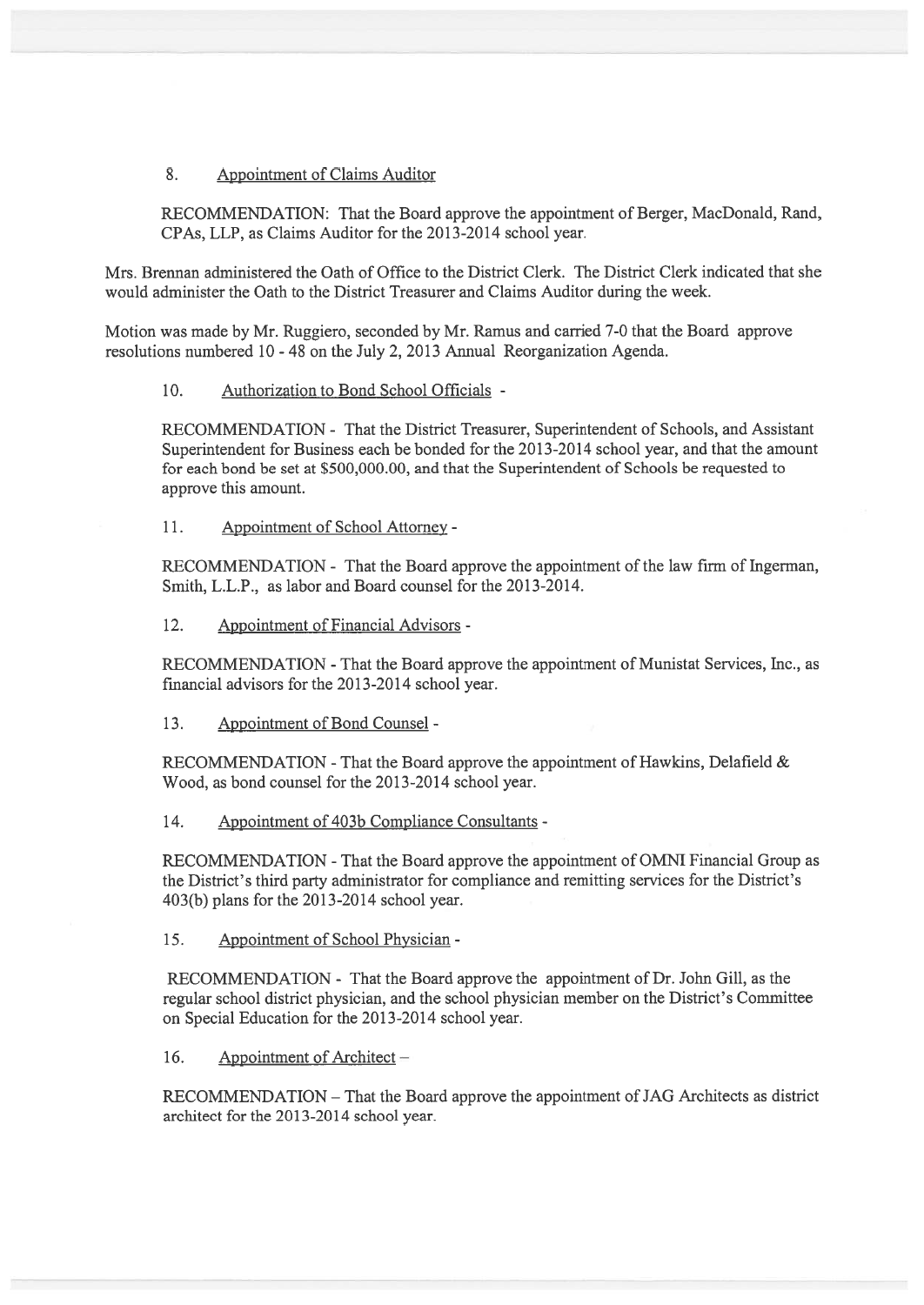## 17. Appointment of Accountant —

RECOMMENDATION — That the Board approve the appointment of Cullen & Danowski, as school district accountant for the 2013-2014 school year.

## 18. Appointment of Internal Auditor -

RECOMMENDATION -That the Board approve the appointment of Nawrocki Smith, LLP as Internal Auditor for the 2013-2014 school year.

### 19. Appointment of External Auditor-

RECOMMENDATION - That the Board approve the appointment of R.S. Abrams & Co. LLP, as External Auditor for the 2013-2014 school year.

### 20. Appointment of Insurance Agents / Carriers

RECOMMENDATION -

- a) That the Board approve JJ Stanis and Company as agen<sup>t</sup> and third party administrator for the district's Excess Major Medical, Vision, Life, and Dental Self Insurance Plan for the 2013-2014 school year.
- b) That the Board approve PMA as agen<sup>t</sup> and third party administrator for the district's Self Insured Workers Compensation Plan for the 2013-2014 school year.
- c) That the Board approve BK International as the agen<sup>t</sup> for the district's student accident insurance and excess employer's liability insurance for the 2013-2014 school year.
- d) That the Board approve New York State Insurance Reciprocal as the district's carrier for general non-medical insurance, including but not limited to school board liability, excess catastrophic liability, commercial automotive, and special school liability insurance for the 2013-2014 school year.
- e) That the Board approve Eugene Donohue Associates as agen<sup>t</sup> for the district administrators life insurance plans for the 2013-2014 school year.
- 21. Appointment of Environmental Consultants -

RECOMMENDATION -That the Board approve the appointment of Enviroscience Consultants, Inc. as environmental consultants for the 2013-20 14 school year.

## 22. Appointment of Accounting Records Custodian, Payroll Certification Officer & Bid Opening: Advertising & Purchasing Officer -

RECOMMENDATION: That the Assistant Superintendent for Business be designated as Custodian of the District's accounting records; and that the Claims Auditor be designated as Payroll Certification Officer; and that the Assistant Superintendent for Business, Sean Leister, perform the duties of the Bid Opening, and Purchasing Officer of the school district; and that the District Clerk be responsible for advertising notices.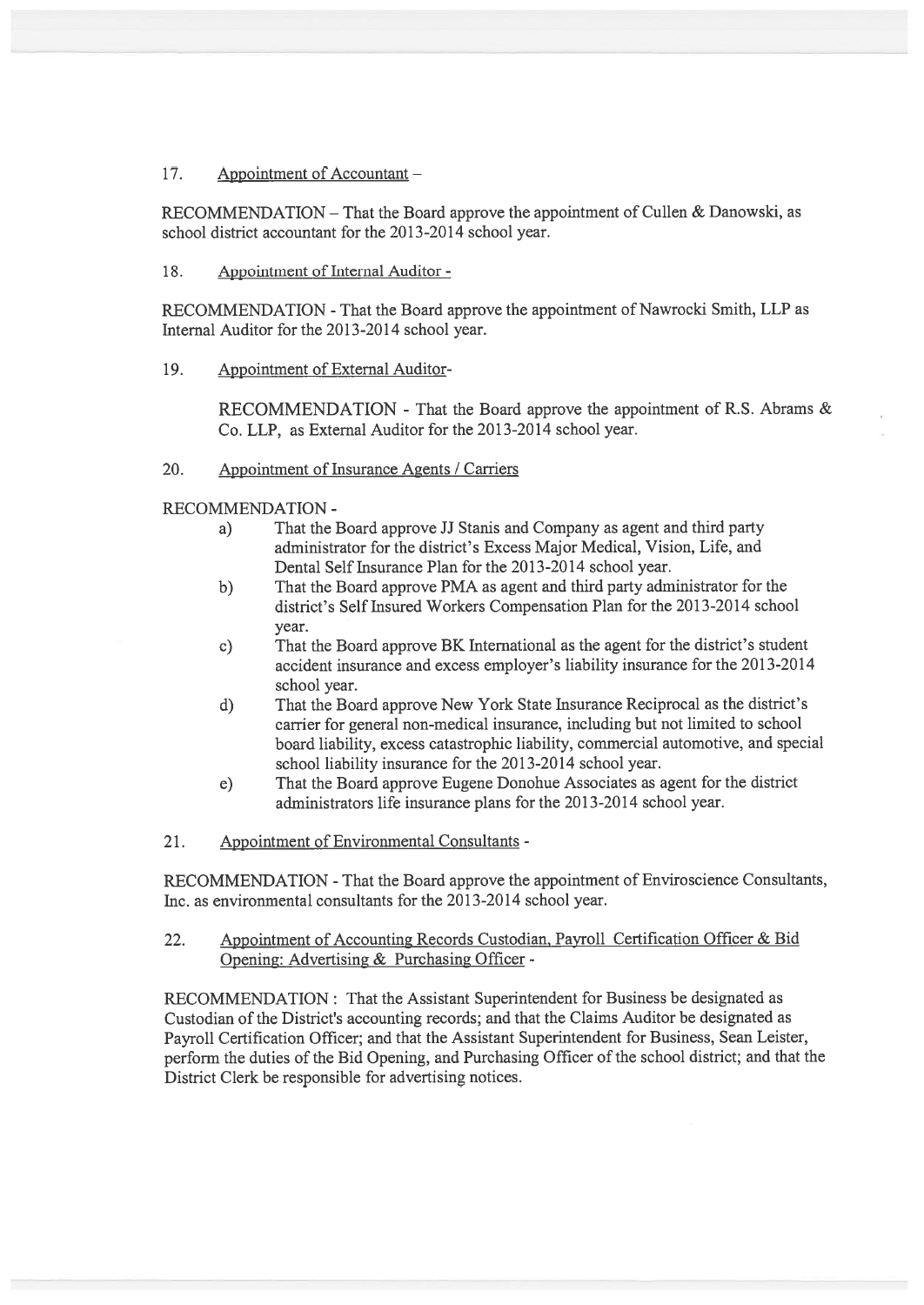23. Appointment of Investment Officer & Continuance of Board Policy -

RECOMMENDATION: That the District Treasurer and the Assistant Superintendent for Business be appointed investment officers and that these duties include the negotiation of short term loans, Tax Anticipation Notes, and the investment of surplus funds in Certificates of Deposit, and other authorized instruments; and further, the Board agrees to continue Board Policy 6240, Investments.

24. Appointment of Records Access Officer -

RECOMMENDATION: That the Assistant Superintendent for Business be appointed as Records Access Officer for the school district.

25. Appointment of AHERA Compliance Officer -

RECOMMENDATION - That the Board approve the appointment of the Director of Facilities as Compliance Officer under the Asbestos Hazard Emergency Recovery Act, and that he be made save harmless in the performance of his duties. These duties shall include but not be limited to status review, asbestos assessment study, managemen<sup>t</sup> <sup>p</sup>lan, employee training and managemen<sup>t</sup> place review update.

26. Appointment of EPA Program-use Compliance Officer -

RECOMMENDATION -That the Board approve the appointment of the Director of Facilities as EPA Program-use Compliance Officer and be made save harmless.

27. Appointment of Title IX Compliance Officer -

RECOMMENDATION: That the Board approve the appointment of the Assistant Superintendent for Business as the Title TX Compliance Officer for the 2013-2014 school year.

28. Appointment of Substitute Treasurer -

RECOMMENDATION -That the Board approve the appointment of the Superintendent of Schools as Substitute District Treasurer should these services be required any time during the 2013-2014 school year.

29. Appointment of Publication -

RECOMMENDATION -That the Times-Record newspaper and/or Newsday be designated as the official publications of the District for the 2013-2014 school year; and further, that Times-Record newspaper and/or Newsday be designated the official publication for advertising competitive bids.

30. District Accounts /Designation of Depository -

RECOMMENDATION -That the following bank accounts be approved:

General Fund -Checking -Capital One 0224126755 General Fund - Investment IMMA -Bank of America 9418779550 General Fund - Investment -Capital One 0224125930 Federal -Checking -Capital One 0224126805 Capital -Checking -Capital One 0224126813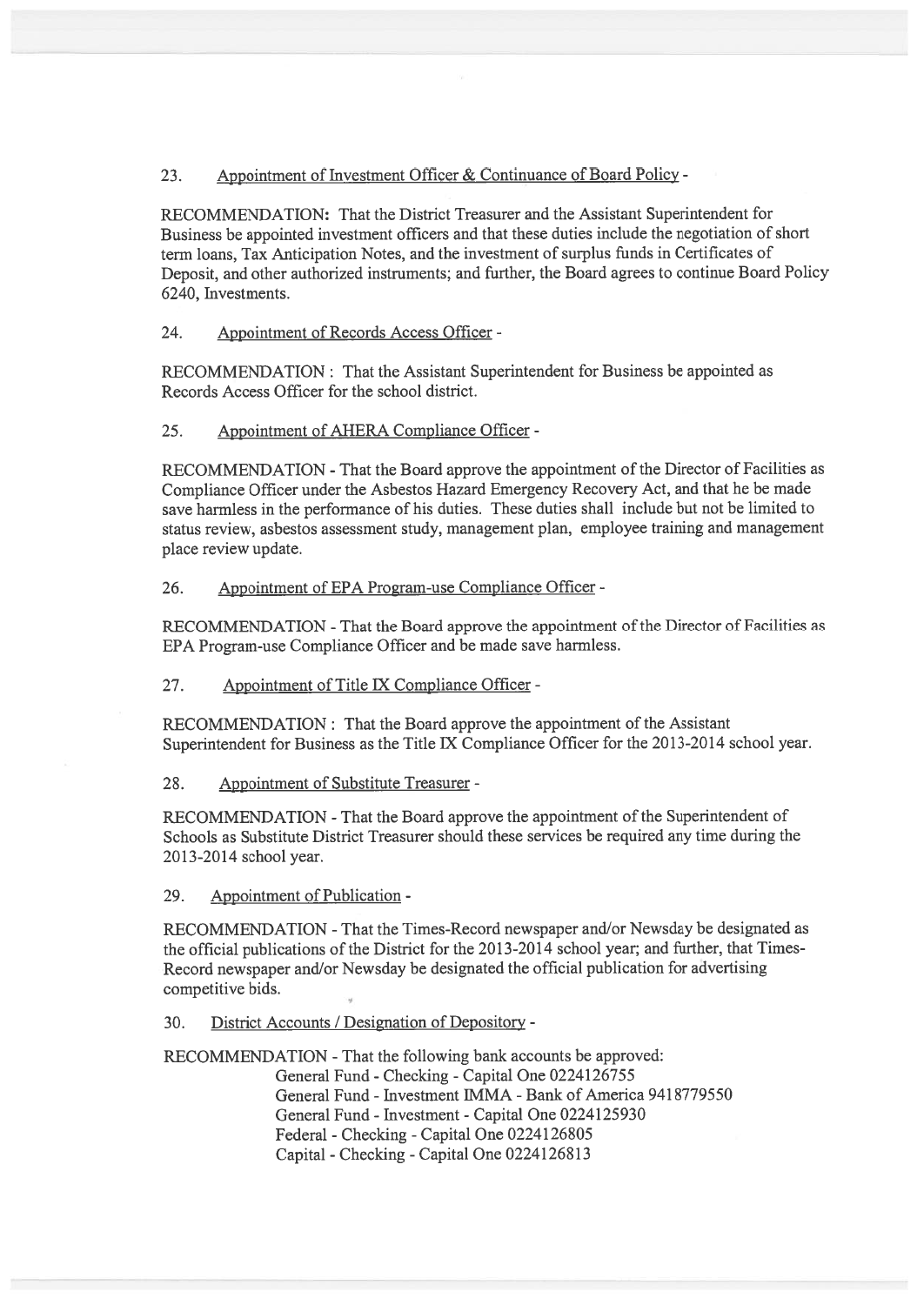Capital - Investment -Capital One 0224126821 Trust & Agency -Checking -Capital One 0224126789 Payroll - Capital One 0224126763 Royal Education Foundation -Checking -Capital One 0224126839 Trust & Agency Scholarship -Checking -Capital One 0224126797 School Lunch -Checking -Capital One 0224126847 Trust & Agency - Payroll -Capital One 0224126771 Operating Account-Non-Interest Bearing- Capital One 7527019227

and further that the following banks be designated as the depository for all district funds: Capital One, Suffolk County National Bank, MBIA-CLASS, Bank of America, J.P. Morgan Chase, Citibank, State Bank of Long Island, Commerce Bank, HSBC, Wachovia

#### 31. Authorization of Facsimile Signatures -

RECOMMENDATION -That the District Treasurer and substitute District Treasurer be authorized to resort to an electronic signature, and be it further resolved that the District Treasurer and substitute District Treasurer maintain control of these signatures.

32. Purchasing Policy -

RECOMMENDATION -That the Board review Purchasing Policy 6700, as required by General Municipal Law Section 104-b(4).

33. Charge Cards -

RECOMMENDATION -That the Board authorize the use of the Home Depot and Fleet Fueling credit cards for the 2013-2014 school year.

#### 34. Designation of Extra-Classroom Activities Fund Officers -

RECOMMENDATION -That the Board approve the following officers for the Extra-Classroom (Student Organization) Funds for the 2013-2014 school year:

| Elementary    | - Lucy Arnone, Treasurer      |
|---------------|-------------------------------|
|               | - Principal                   |
|               | - Superintendent of Schools   |
| Middle School | - Rosalie Loizas, Treasurer   |
|               | - Principal                   |
|               | - Superintendent of Schools   |
| Senior High   | - Stephanie Miazga, Treasurer |
|               | - Principal                   |
|               | - Superintendent of Schools   |
|               |                               |

35. Designation of Petty Cash Funds & Fund Custodians -

RECOMMENDATION -That the Board approve the establishment of petty cash funds and custodians of the funds as follows:

| Fund                     | Amount   |                                 |
|--------------------------|----------|---------------------------------|
| District                 | \$100.00 | Superintendent / Janice Baisley |
| <b>Elementary School</b> | \$100.00 | Principal / Lucy Arnone         |
| Middle School            | \$100.00 | Principal / Rosalie Loizas      |
| High School              | \$100.00 | Principal / Stephanie Miazga    |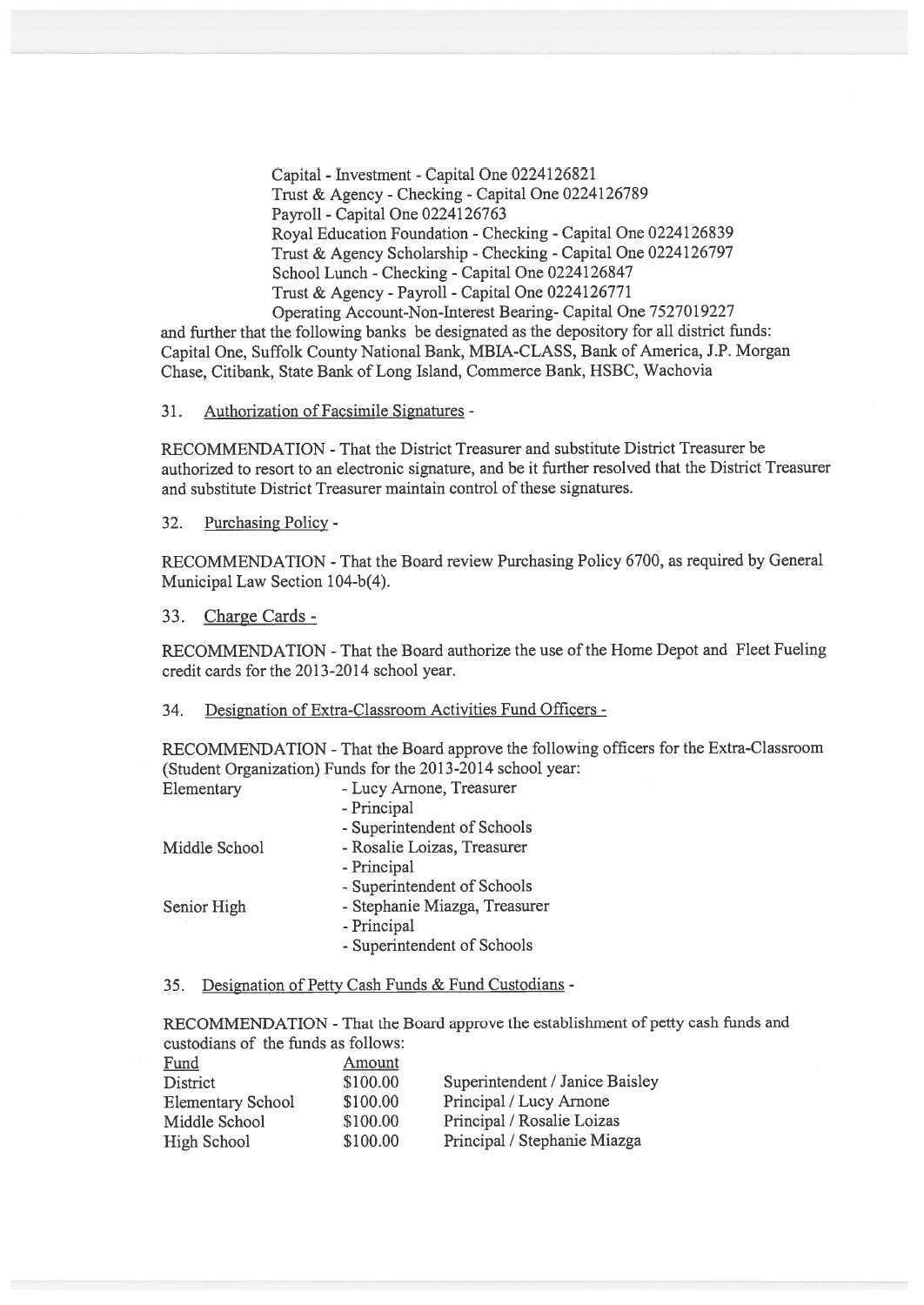Business Office \$100.00 Assistant Superintendent / Natalie Pego

### 36. Reimbursement for Authorized Use of Vehicles -

RECOMMENDATION -That the rate of reimbursement for the authorized use of privately owned vehicles in the performance of District business be established at the IRS rate per mile for the 2013-2014 school year.

## 37. Reimbursement for Conferences -

RECOMMENDATION -That the rate of reimbursement for authorized conferences, contests and events for lodging, meals and incidental expenses will not exceed the maximum IRS rate limits. Exceptions may be granted when approve<sup>d</sup> conferences are held at <sup>a</sup> participating hotel or there is an approve<sup>d</sup> written justification for special circumstances.

### 38. Rate per Hour -Home Instruction Fee -

RECOMMENDATION -That the rate per hour for home instruction fees provided by any agency other than Port Jefferson Teachers' Association be \$40.00.

### 39. Non-Resident Tuition -

RECOMMENDATION -That the Board establish the non-resident tuition rate for the 2013-2014 school year pursuan<sup>t</sup> to the required State Education Formula for establishing non-resident student tuition rate, as follows:

Kindergarten - Grade 6 \$19,357 per year<br>Grades 7 - 12 \$21,969 per year \$21,969 per year Special Education: Kindergarten - Gr.6 \$57,089 per year<br>Special Education: Grades 7-12 \$59,701 per year Special Education: Grades 7-12 Said rates to be revised when they become finalized by the State Education Department.

## 40. Appointment of District Committee on Special Education -

RECOMMENDATION -That the Board approve the appointment of the following as District Committee on Special Education for the 2013-2014 school year:

Assistant Superintendent for Pupil Personnel Services, School Psychologist, Special Education Teacher -Chairpersons

Special Education Teacher, Teacher Member

Classroom Teacher, Teacher member

Assistant Superintendent for Pupil Personnel Services, School Psychologist Physician Member

John Steiner, Lorraine Steiner, Lorraine Guzzetta - Parent Members

41. Appointment of Sub-Committee on Special Education -

RECOMMENDATION -That the Board approve the following composition of the Sub Committee on Special Education for the 2013-2014 school year: Assistant Superintendent for Pupil Personnel Services, School Psychologist, Special Education Teacher -Chairpersons

School Psychologist, Classroom Teacher, Teacher Member Special Education Teacher, Teacher Member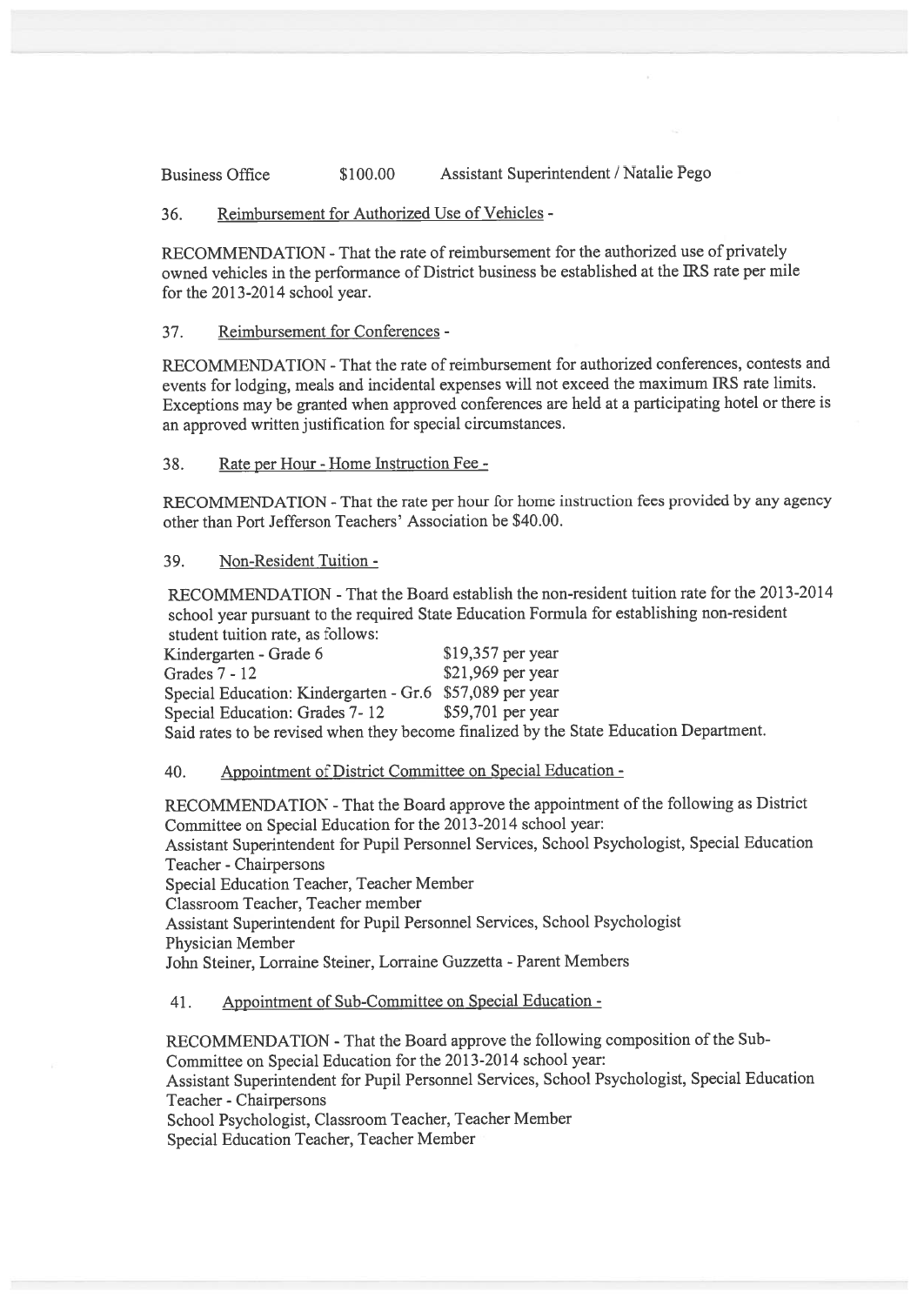## 42. Appointment of Committee on Preschool Special Education -

RECOMMENDATION -That the Board appoint the following to the Committee on Preschool Special Education for the 2013-2014 school year:

Assistant Superintendent for Pupil Personnel Services, School Psychologist, Special Education Teacher -Chairpersons

Teacher Member

Special Education Teacher Member

Suffolk County Representative, County Representative

Evaluator, <sup>a</sup> professional who participated in the evaluation of the child for whom services are sought. John Steiner, Lorraine Steiner, Lorraine Guzzetta -Parent Members

## 43. **IDEA and 504 Impartial Hearing Officers** -

RECOMMENDATION - As per Part 200.5(j)(3)(i), appointment from the impartial hearing list must be made in accordance with the rotational selection process established in Section 200.2(e)(l) of the Part 200 Regulations of the commissioner and the administrative procedures established by the Board of Education pursuan<sup>t</sup> to Section 200.2(b)(9).

44. Appointment of Surrogate Parents -

RECOMMENDATION -That the Board approve the appointment of the following as Surrogate Parent(s) for the Committee on Special Education for the 2013-2014 school year: Father Frank Pizzarelli

45. Appointment of District-wide DASA Coordinator

RECOMMENDATION — That the Board appoint Donna Guiffre, Assistant Superintendent for Pupil Personnel Services, as District-wide DASA Coordinator for the 2013-2014 school year.

46. Annual Budget Hearing. Annual Meeting/District Vote —

RECOMMENDATION: That the Annual Budget Hearing be held on May 14, 2013, 7:00 pm; and, the Annual Meeting/District Vote beheld on May 21, 2013, 6:00 am-9:00 pm.

47. Designation of Regular Board of Education Meeting Dates -

RECOMMENDATION: That the Board designate the following as dates for regular monthly business meetings of the Board of Education for the 2013-2014 school year:

|                    | January 8, 2013   |
|--------------------|-------------------|
| August 14, 2012    | February 12, 2013 |
| September 11, 2012 | March 12, 2013    |
| October 9, 2012    | April 9, 2013     |
| November 13, 2012  | May 14, 2013      |
| December 11, 2012  | June 11, 2013     |

48. Designation of Board Work Session Meeting Dates

RECOMMENDATION: That the Board designate the following as dates for work sessions of the Board of Education for the 2013-2014 school year: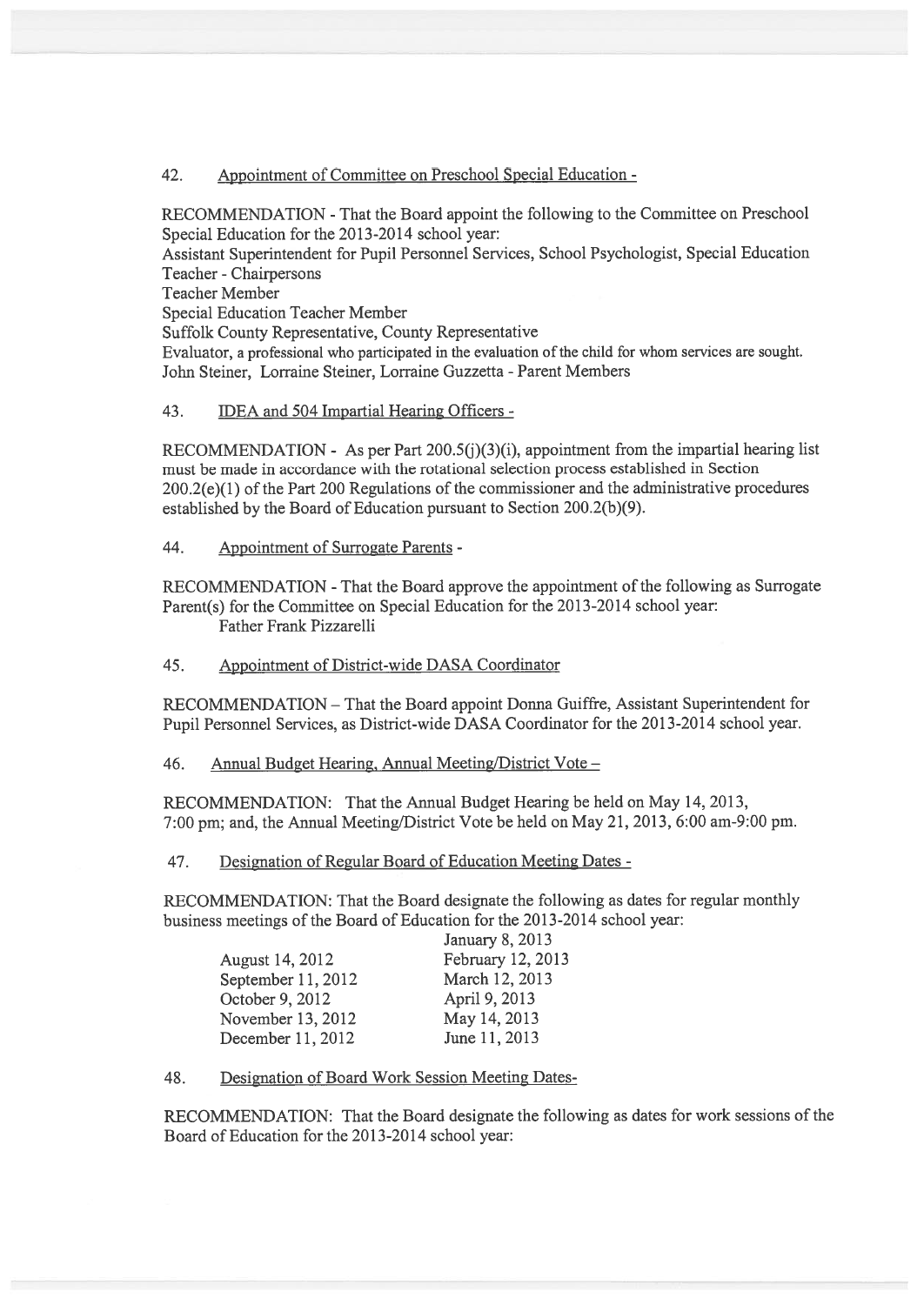October 23, <sup>2012</sup> January 22, 2013 November 27, 2012 **April 23, 2013** 

ESTABLISHMENT OF BOARD COMMITTEES — A list of the 2012-2013 Board Committees and Charges were distributed. Mrs. Brennan asked Board Members to review same and inform the District Clerk their interest in serving on specific committees. Establishment of the committees will be made at the August meeting.

At 7:18 p.m., motion was made by Mr. Ruggiero, seconded by Mr. Ramus and carried 7-0 to adjourn the annual reorganization meeting and reconvene the regular monthly business meeting following cake celebrating the newly elected board members.

At 7:37 p.m., the business meeting commenced.

Motion was made by Dr. Doyle, seconded by Mr. Ramus and carried 6-0-1 (Mrs. Boehm abstained) that the Board approve the minutes of the following meetings:

Regular Meeting held June 11, 2013 Special Meeting held June 24, 2013

Mrs. Brennan opened the public comment forum. There were no comments.

# REPORTS

Mrs. Brennan indicated that student liaison to the Board, Michael Laffey, would be joining the meetings starting in September.

The repor<sup>t</sup> from the Superintendent of Schools included:

- smooth school closings
- end-of-year events
- summer administrators' meetings

The Board President reported on end-of-year ceremonies and graduation.

# BOARD CONSENT AGENDA

Motion was made by Dr. Doyle, seconded by Mr. DeWitt that the Board approve Personnel resolutions numbered A.1-19 appearing on the July 2, <sup>2013</sup> consent agenda, with the removal of Andrew Frey from resolution A.3. and A.6. Motion carried 7-0. Congratulations were extended to Christine Austen for her appointment as Assistant Principal.

Resolution numbered B.8. was added to the Finance resolutions. Motion was made by Mr. Laffey, seconded by Mr. Ramus that the Board approve Finance resolutions numbered B.1-8 appearing on the July 2, <sup>2013</sup> consent agenda. Motion carried 7-0.

Motion was made by Mr. Ramus, seconded by Dr. Doyle, and carried 7-0 that the Board approve Facilities and Operations resolution numbered C.1 appearing on the July 2, <sup>2013</sup> consent agenda. Motion carried 7-0.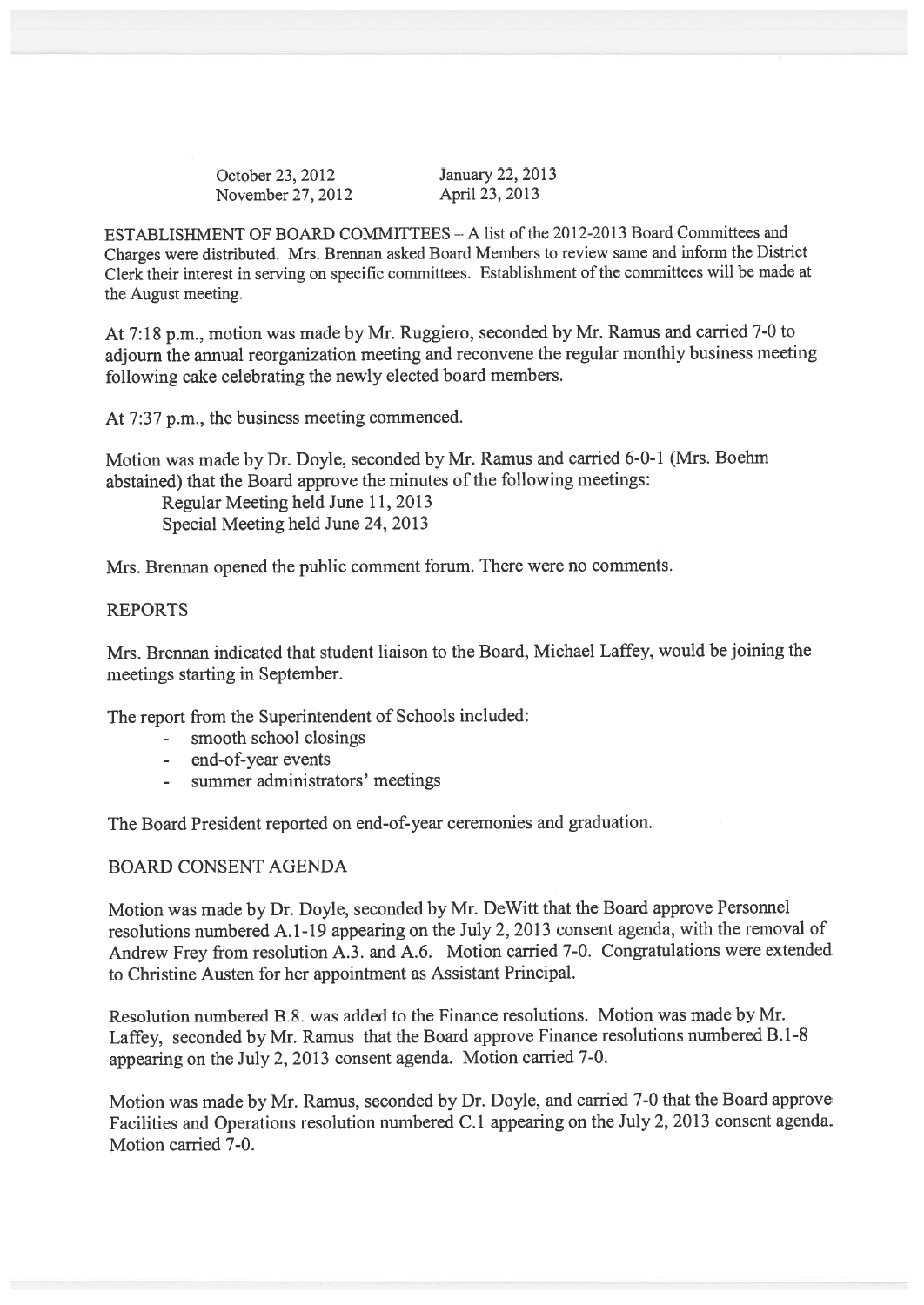Motion was made by Dr. Doyle, seconded Mr. Laffey, and carried 7-0 that the Board approve Education resolutions numbered D.1-4 appearing on the July 2, 2012 consent agenda. Motion carried 6-0-1 (Mr. Ramus abstained).

## OLD BUSiNESS

#### NEW BUSINESS

- A. Policy 4510.4, Surreptitious Audio and/or Video Recordings was presented for <sup>a</sup> first reading. Discussion ensued. It was determined that "in classrooms" be changed to "on district property". Motion to accep<sup>t</sup> the policy as revised was made by Mr. Ramus, seconded by Mr. Ruggiero and carried 7-0.
- B. Board Workshop Discussion ensued regarding <sup>a</sup> Board Summer Workshop. Mrs. Brennan asked that Board Members inform the District Clerk of their evening availability to August 1.

## PUBLIC COMMENT

Mrs. Brennan opened the second public comment forum.

A.Lustig — keeping the community informed regarding LIPA

## ADJOURNMENT

At 7:59 p.m., motion was made by Mr. Ruggiero, seconded by Mr. DeWitt and carried 7-0 that the Board enter executive session to discuss potential litigation and <sup>a</sup> personnel matter. The District Clerk left the meeting and Mrs. Brennan acted as Clerk pro tem.

At 10:53 p.m., the Board reentered genera<sup>l</sup> session. Motion to adjourn was made by Mrs. Boehm, seconded by Mr. DeWitt and carried 7-0.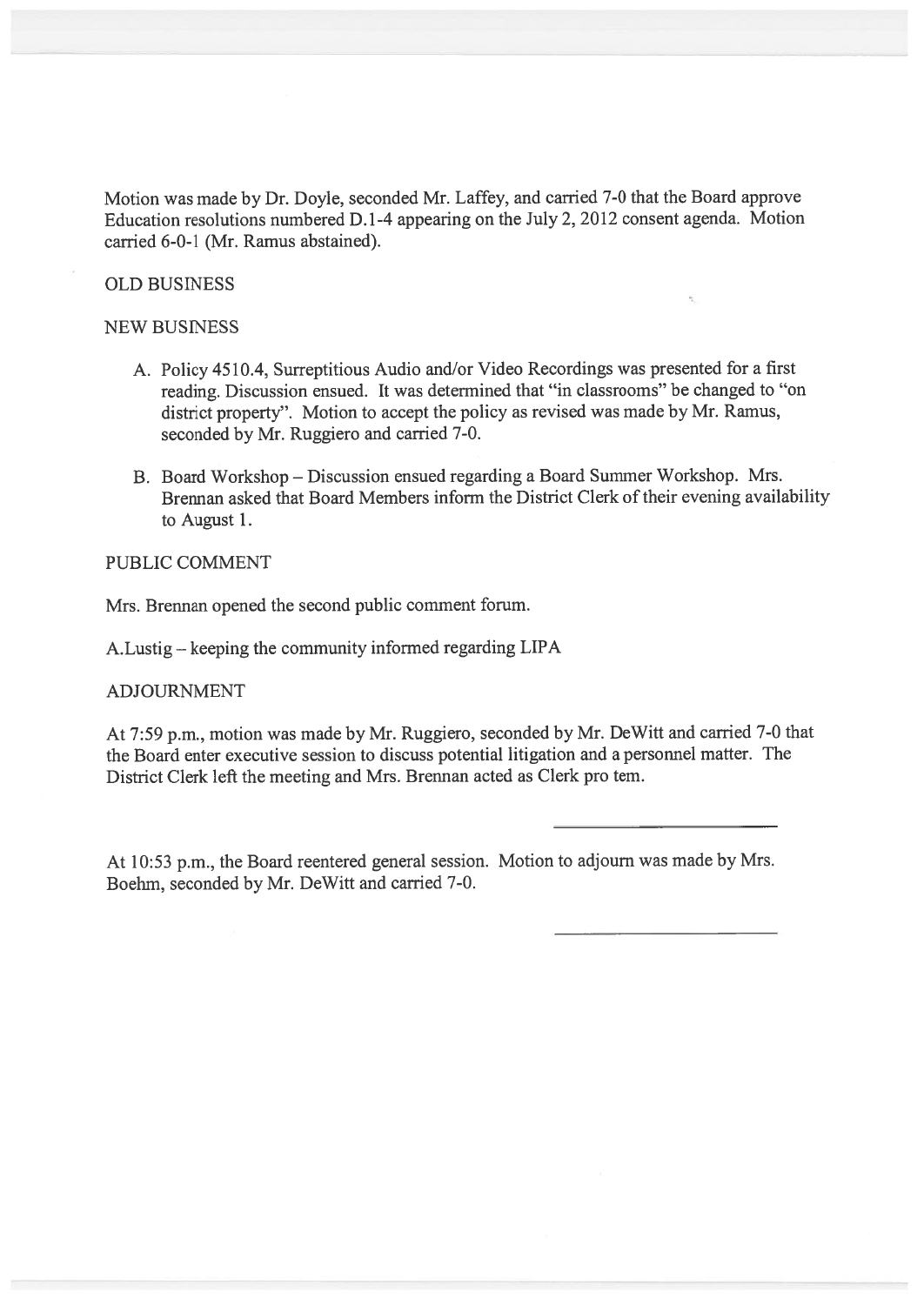# CONSENT AGENDA July 2, 2013

## A. Personnel

1. Curriculum Mapping

The Board approves the following teachers for Curriculum Mapping Projects for 2013-2014 in accordance with the negotiated agreemen<sup>t</sup> with the Port Jefferson Teachers' Association:

Full Year Course - Building Map, 12 hours and District Map, 3 hours Nicole Pennino-Costa: Italian -Level I Anne Algieri: Latin - Level I Heather Marshak: French - Level I

Full Year Course — Shared Map, Building Map, 20 hours, and District Map, <sup>5</sup> hours Robert Farenga: Spanish -Level I, Shared Map

Dawn DeLeonardis Moody: Spanish -Level I, Shared Map

- Full Year Course Shared Map, Building Map, 30 hours, and District Map, <sup>6</sup> hours Matthew Garofola: Common Core Integrated Algebra, Shared Map Kristine Vaccaro: Common Core Integrated Algebra, Shared Map Winifred Kuemmel: Common Core Integrated Algebra, Shared Map Kandice Brucella: Common Core Integrated Algebra, Shared Map
- Half-Year Courses Building Map <sup>7</sup> hours and District Map, <sup>2</sup> hours Jessica Pastor: Classroom Music, Grades 3, 4, and 5
- 2. Curriculum Plan Writing

The Board approves the following teachers for Curriculum Plan Writing during the summer 2013, in accordance with the negotiated agreemen<sup>t</sup> with the Port Jefferson Teachers Association:

Technology Ipad Initiative — Plan Writing, <sup>15</sup> hours Melissa Martin, shared 5 hours Darlene Wells, shared 5 hours Deirdre Filippi, shared 5 hours

3. Substitute Appointments

The Board approves the following substitute appointments for the 2013-2014 school year:

Teacher Kimberly Berg Andrew Frey Christian Neubert Alycia Petitto Nancy Randazzo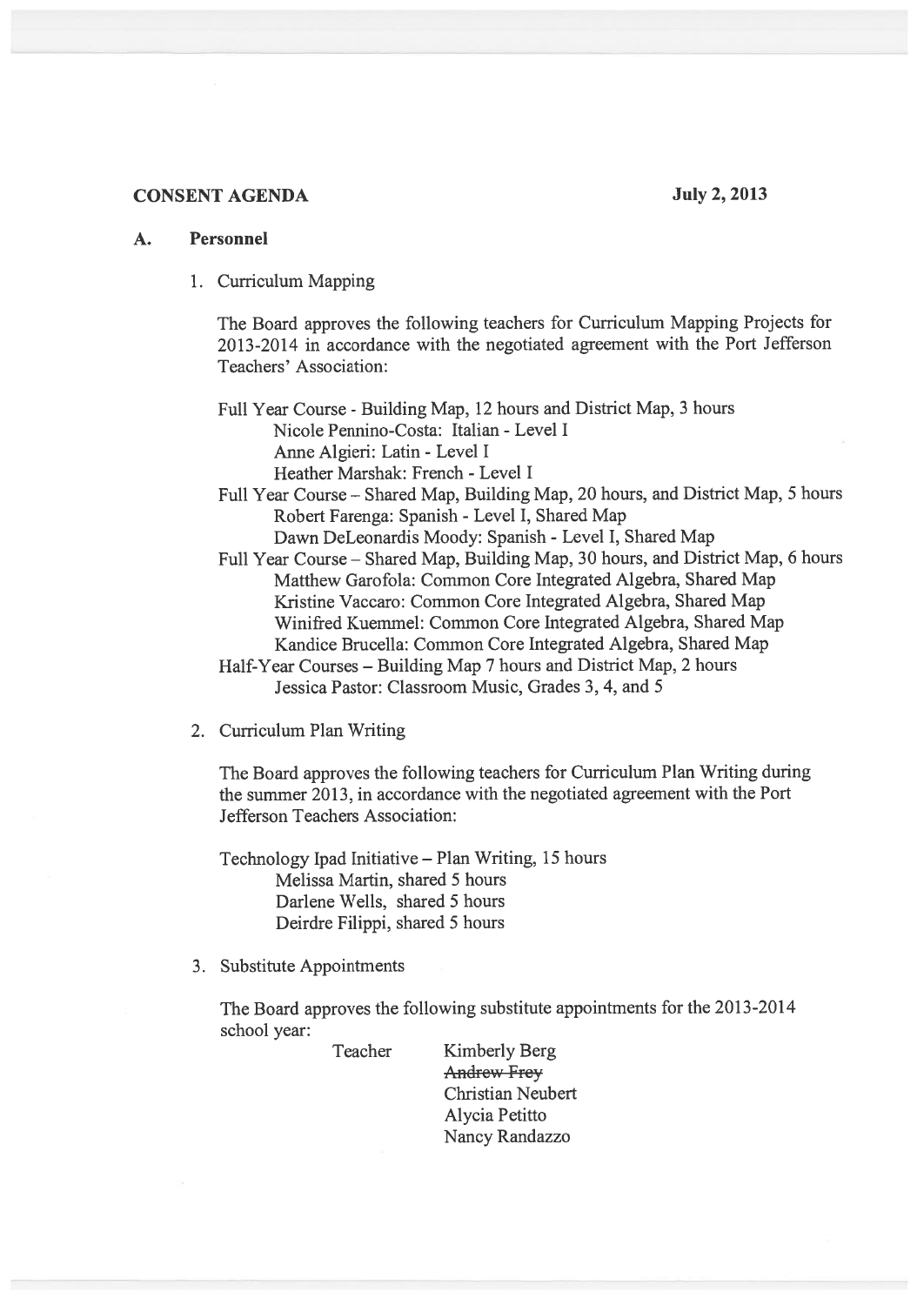4. Appointment — Special Education Teacher

The Board appoints Taylor Forstell as <sup>a</sup> teacher of Special Education, on <sup>a</sup> probationary basis effective September 3, 2013, at Level MA Step 2, in accordance with the negotiated agreemen<sup>t</sup> with the Port Jefferson Teachers Association.

5. Retirement

The Board accepts the resignation of Patricia Dowden as <sup>a</sup> teaching assistant, for the purpose of retirement, effective January 7, 2014.

6. Part-time Teaching Appointments

The Board approves the following part-time teaching appointments for the 2013-2014 school year:

|              | .7 FTE Elementary         |
|--------------|---------------------------|
| .5 FTE Musie |                           |
| .6 FTE Music |                           |
|              | .5 FTE Physical Education |
| .8 FTE Art   |                           |
|              |                           |

7. Part-time Guard

The Board approves the appointment of Robin Sacco as par<sup>t</sup> time Guard, for the 2013-2014 school year, at the rate of \$20 per hour, 17.5 hours per week.

8. Part-time School Communications Aide

The Board approves the appointment of Thomas Serabian as par<sup>t</sup> time School Communications Aide for the 2013-2014 school year, at <sup>a</sup> salary of \$16 per hour, not to exceed 20 hours per week.

9. Request for Leave

The Board approves the reques<sup>t</sup> of Nancy Randazzo, teacher of Art, for <sup>a</sup> leave of absence from September 3, 2013 until on or about January 17, 2014, in accordance with Board Policy 9520.2 Family and Medical Leave and Article IX.B.9 of the negotiated agreemen<sup>t</sup> with the Port Jefferson Teachers' Association.

10. Leave Replacement Appointment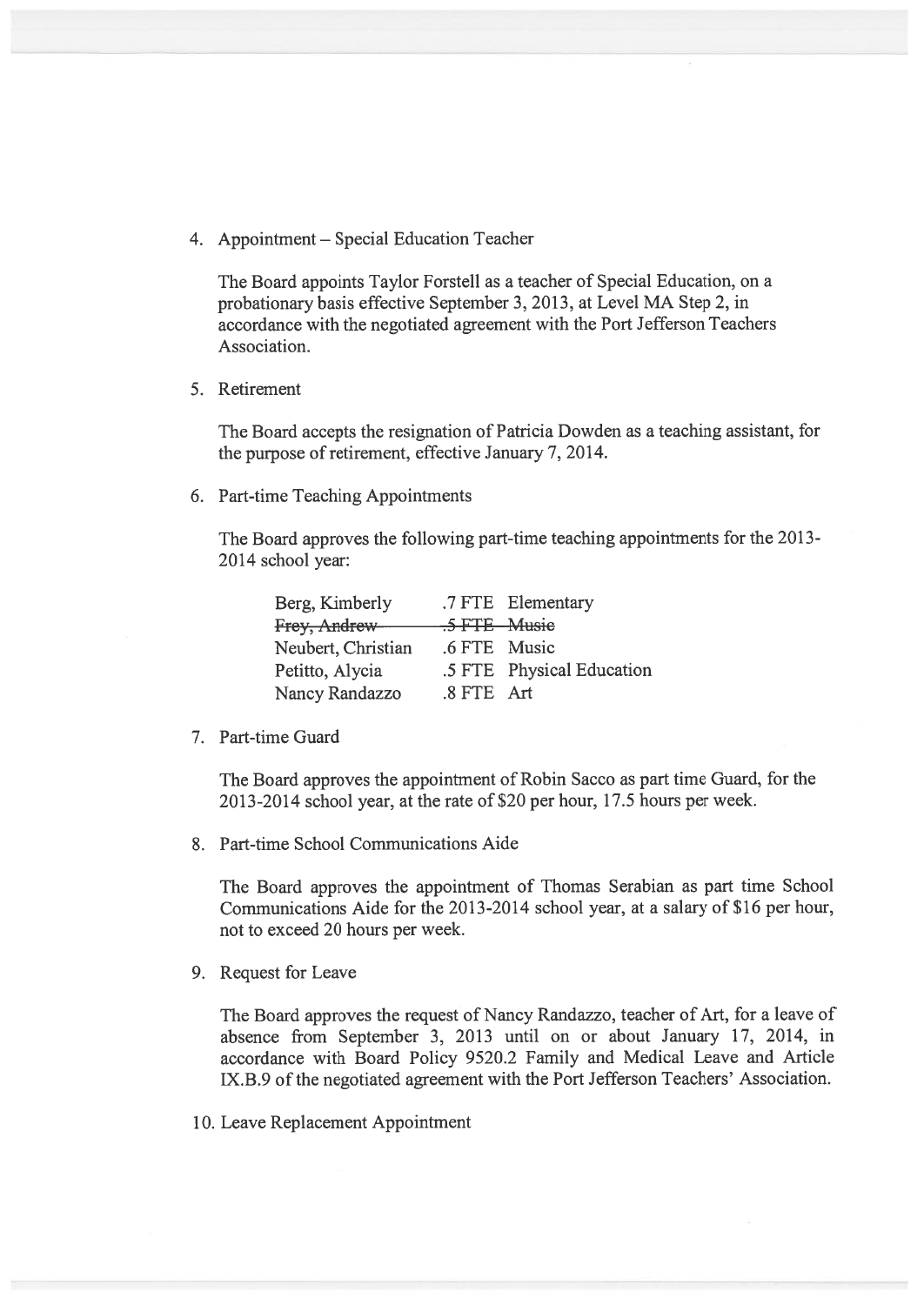The Board approves the appointment of Nina Wood (for Nancy Randazzo) as a .8 FTE teacher of Art, on <sup>a</sup> substitute basis for the period September 3, 2013 to on or about October 17, 2013; and, on <sup>a</sup> leave replacement basis, at Level MA Step 1, effective on or about October 18, 2013 to on or about January 17, 2014, in accordance with the negotiated agreemen<sup>t</sup> with the Port Jefferson Teachers Association.

11. Leave Replacement Appointment

The Board approves the appointment of Emily Somberg (for Jessica Peterson) as <sup>a</sup> Guidance Counselor, on <sup>a</sup> substitute basis for the period September 3, 2013 to on or about October 17, 2013; and, on <sup>a</sup> leave replacement basis, at Level MA Step 1, effective on or about October 18, <sup>2013</sup> to on or about December 20, 2013, in accordance with the negotiated agreemen<sup>t</sup> with the Port Jefferson Teachers Association.

12. Extension of Employment Agreement

The Board extends the terms of the Employment Agreement with Carmen Tannotti, as Acting Assistant Superintendent for Pupil Personnel Services, through August 30, 2013, for up to three days attendance.

13. Summer CSE

The Board approves Taylor Forstell as <sup>a</sup> substitute teacher member for the Committee on Special Education, as needed for the period July 1, <sup>2013</sup> to August 31, 2013.

14. Request for Leave — Library Media Specialist

The Board grants the reques<sup>t</sup> of Christine Austen for <sup>a</sup> leave of absence from her position as Library Media Specialist for the 2013-2014 school year, in accordance with Article IX.F.3 of the negotiated agreement with the Port Jefferson Teachers' Association.

15. Appointment-Assistant Principal

The Board approves the appointment of Christine Austen as Assistant Principal PreK-12, on a probationary basis effective July 3, 2013, at the rate of  $$110,000.00$ per annum, in accordance with the negotiated agreemen<sup>t</sup> with the Port Jefferson Administrators' Association.

16. Appointment — Dean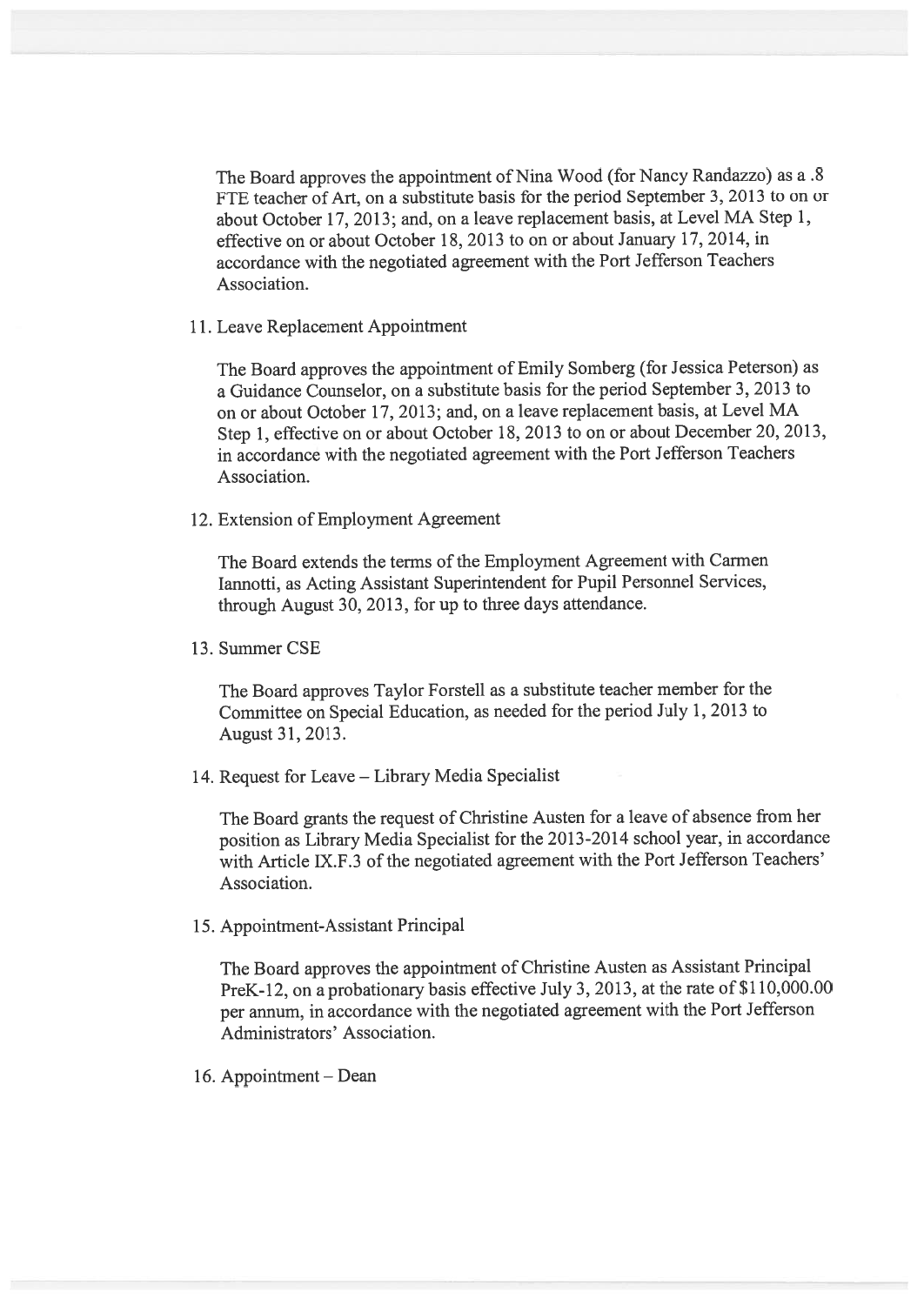The Board approves the appointment of Andrew Cosci to the extra stipend position as Dean of Students for the 2013 -2014 school year, at the rate of \$14,000 per annum.

17. Appointment — Science Teacher

The Board approves the appointment of Gregory Gorniok, as <sup>a</sup> teacher of Science 7-12, on <sup>a</sup> probationary basis effective September 3, 2013, at Level MA Step 3, in accordance with the negotiated agreemen<sup>t</sup> with the Port Jefferson Teachers Association.

18. Change in Summer Assignment

The Board rescinds the appointment of Michelle Connolly as <sup>a</sup> teaching assistant for the 2013 Special Education Extended School Year program, July 1, 2013 to August 9, 2013, Monday - Friday, 9:00 a.m. - 12:00 p.m.; and, approves the appointment of Michelle Connolly as <sup>a</sup> teacher for the 2013 Special Education Extended School Year program.

19. Appointment- Summer Program Substitute Teacher

The Board approves the appointment of Gina Fedler as <sup>a</sup> substitute teacher for the 2013 Special Education Extended School Year program from July 1, 2013 to August 9, 2013, Monday -Friday, 9:00 a.m. - 12:00 p.m.

# B. Finance

1. Tax Anticipation Notes

The Board approves the attached resolution authorizing the issuance of Tax Anticipation Notes in anticipation of the receipt of taxes to be levied for the fiscal year ending June 30, 2014.

2. Tax Shelter Annuity Companies

The Board approves the following tax shelter annuity companies for the 2012-2013 school year:

> Ameriprise Financial Services, Inc. MetLife AXA Equitable Life Insurance Company Mutual, Inc. Employee Benefit Account (Legend) 111 MG National Trust GWN Marketing/Employee Deposit Account Oppenheimer Shared Holder Services

3. Acceptance of Donation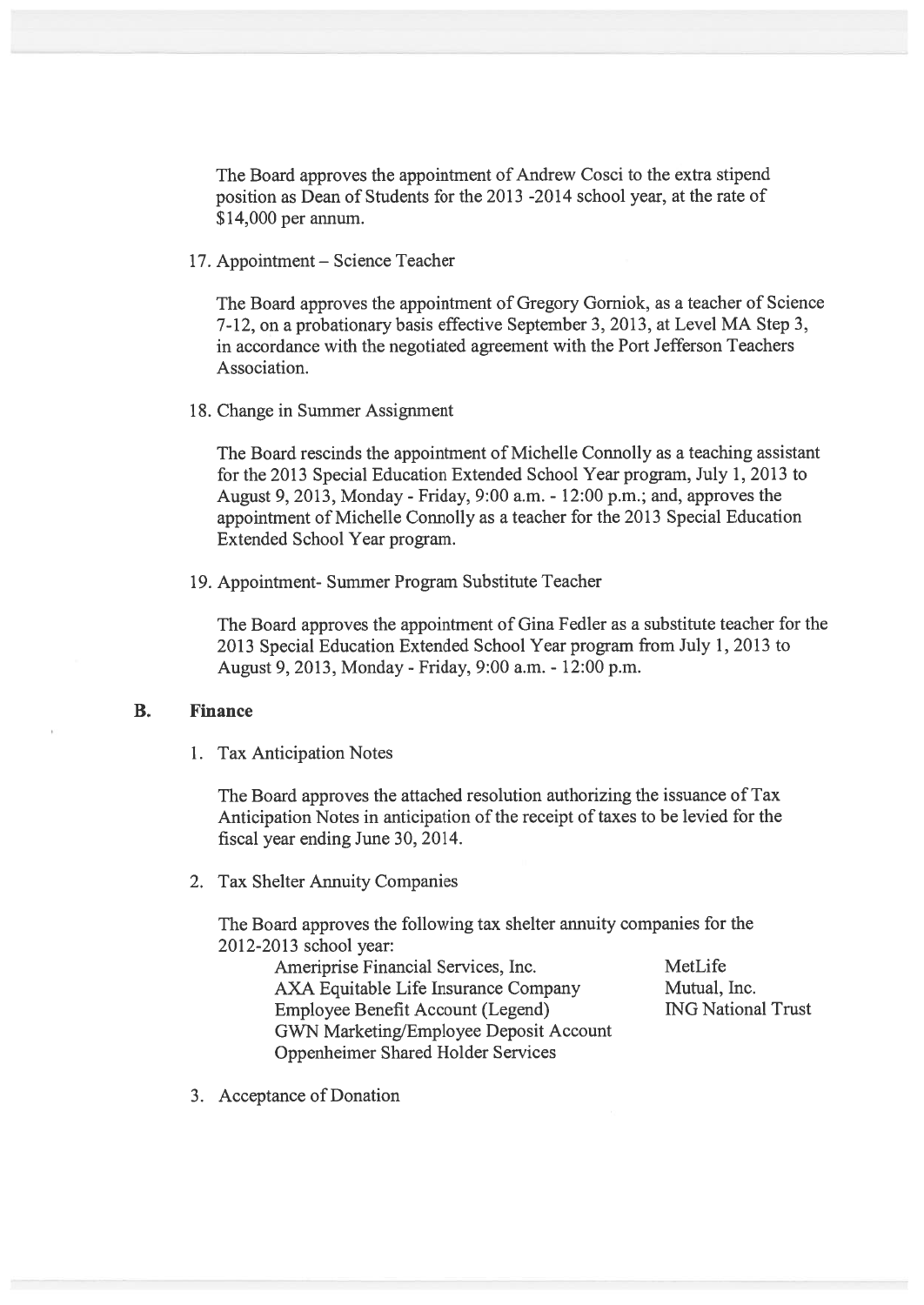The Board gratefully accepts the donation of \$500 from the Suffolk Association of School Business Officials for the purpose of <sup>a</sup> scholarship to be awarded to graduating student(s).

4. Interscholastic Competitions

The Board approves the attendance by qualifying teams/individuals at the following interscholastic competitions held beyond the Long Island area, for the 2013-2014 school year:

> Boys and Girls Track and Cross Country: Rhode Island Classic, Providence, RI Yale Invitational, Yale University, CT Penn Relays, University of Pennsylvania, PA Eddy Games, Union College, Schenectady, NY VVS Invitational, Oneida, NY Disney Cross Country Classis, Orlando, FL National Track & Field Championships, Greensboro, NC

5. Student Residency Investigator

The Board approves the appointment of Clifford S. Trotter Associates, Inc., as the District's student residency investigator for the 2013-2014 school at the hourly rate of \$65.00, with the option to renew on <sup>a</sup> yearly basis.

6. Professional Development Facilitator

The Board of Education approves paymen<sup>t</sup> to Jerry Figgiani, of Shorin Ryu Karatedo International, in the amount of \$175.00 as <sup>a</sup> facilitator of <sup>a</sup> DASA related professional development workshop for Teachers and Paraprofessionals on June 21, 2013.

7. Retainer Agreement

The Board approves the retainer agreemen<sup>t</sup> for labor matters between Ingerman, Smith, LLP and Port Jefferson School District, for the 20 13-2014 school year, at <sup>a</sup> cost of \$35,000.

8. Uniform Notice of Claim Act

The Board approves the attached resolution pertaining to the Uniform Notice of Claim Act.

## C. Facilities & Operations

1. Surplus Textbooks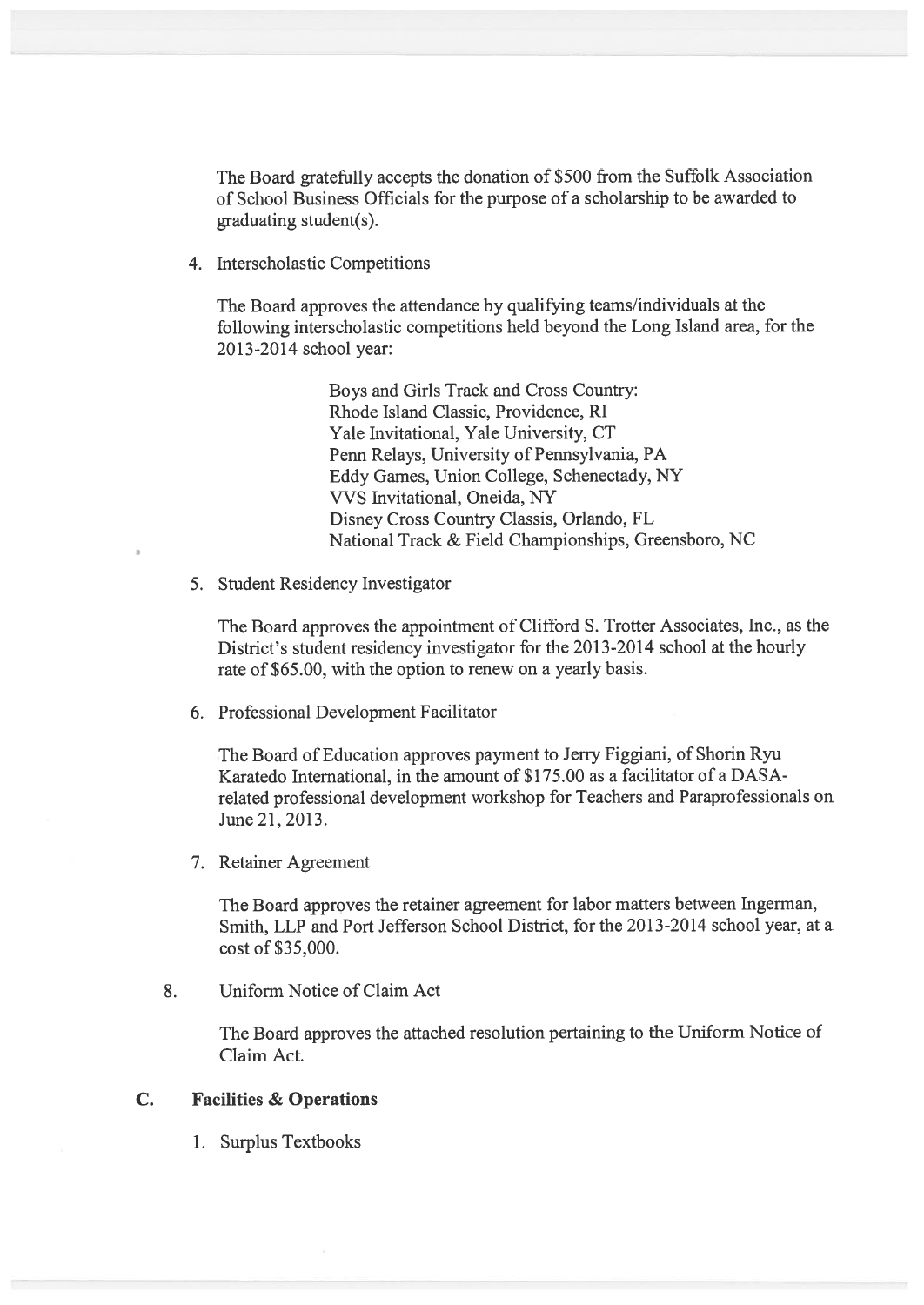The Board declares the following textbooks as surplus property and directs the Assistant Superintendent for Business to dispose of same in the best interest of the district:

- (35) Calculus Brief 2<sup>nd</sup> Edition, 1984, Howard and Anton
- (27) New York Math A Semesters 1 & 2 (red), 2001, Merv Edwards
- (23) New York Math A Semester 3 (blue), 1999, Merv Edwards
- (30) Dollars and Sense Problem Solving Strategies in Consumer Mathematics, 1989, Gerver:SGROI
- (18) Integrated Mathematics  $3<sup>rd</sup>$  Edition Course II, 1999
- (25) Intermediate Algebra, 1992, Larson Hostetler
- (12) Amsco's Preparing for the Regents Examination Mathematics B, <sup>2003</sup>
- (156) Amsco's Mathematics B (red), 2002, Keenan/Gantert/Dressler
- (116) Amsco's Mathematics A (blue), 2002, Dressler/Kennan
- (4) Teachers Manual Amsco's Mathematics A, 2002
- (6) Teachers Manual Ainsco's Mathematics B, 2002

## D. Education

1. Committees on Special Education

The Board approves the recommendations of the Committees on Special Education.

2. Mediation Agreement

The Board approves the Mediation Agreement between Port Jefferson UFSD and the parents of <sup>a</sup> student with <sup>a</sup> disability.

3. Agreement and Release

The Board approves the following: BE IT RESOLVED, that the President of the Board of Education is authorized to enter into an agreemen<sup>t</sup> resolving <sup>a</sup> special education matter involving student JC.

4. Special Education Service Providers

The Board approves the following special education service providers for the 2013-2014 school year:

Complete Rehabilitation Inc. Consulting That Makes a Difference Dr. Michael Mennella Disabilites Institute St. Charles Hospital St. James Tutoring Islip Tutoring Creative Tutoring Creative Tutoring Interim Healthcare Learning Ally Gayle Kligman Therapeutic Resources Dr. John Gil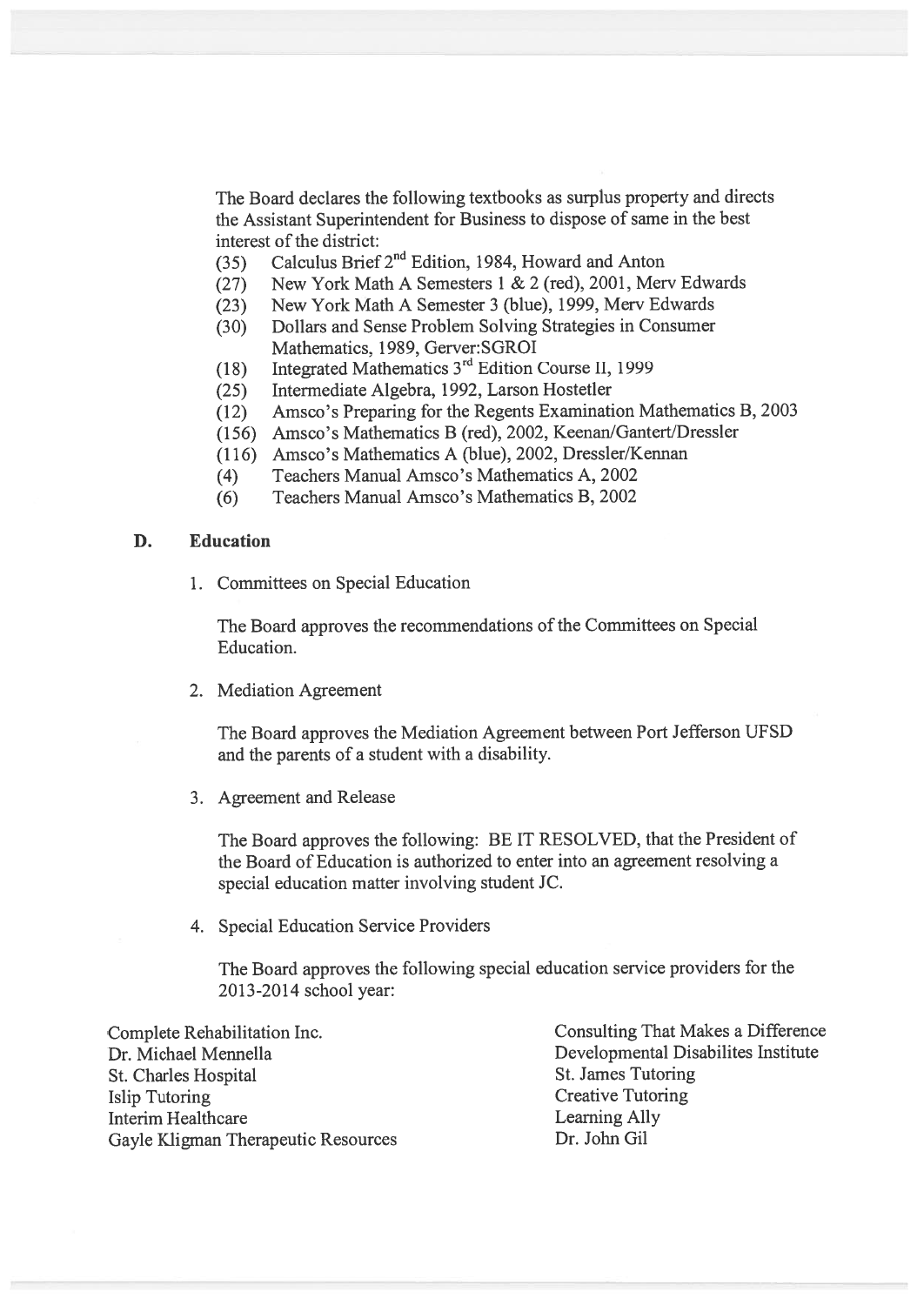- Metro Therapy AHRC Summit School Three Village School District Nicole O'Neill Empowering Minds Achieve Beyond Amy Berk, Nurse Career & Employment Options Stony Brook Hospital Education, Inc. Naviance The Community Programs Center of Long Island Myra Allen Behavior Consultant Smithtown School District
- Out East Therapy Anderson School Comsewogue School District South Country School District Dave Seyfert Sivic Management Horizon HealthCare Dr. Karin Burkhard Monique Russell, Nurse Dr. Ilene Solomon Top Grade Tutoring Joanne Willis, nurse MaryHaven Center of Hope Acoustic Achievement South Huntington School District Centris Group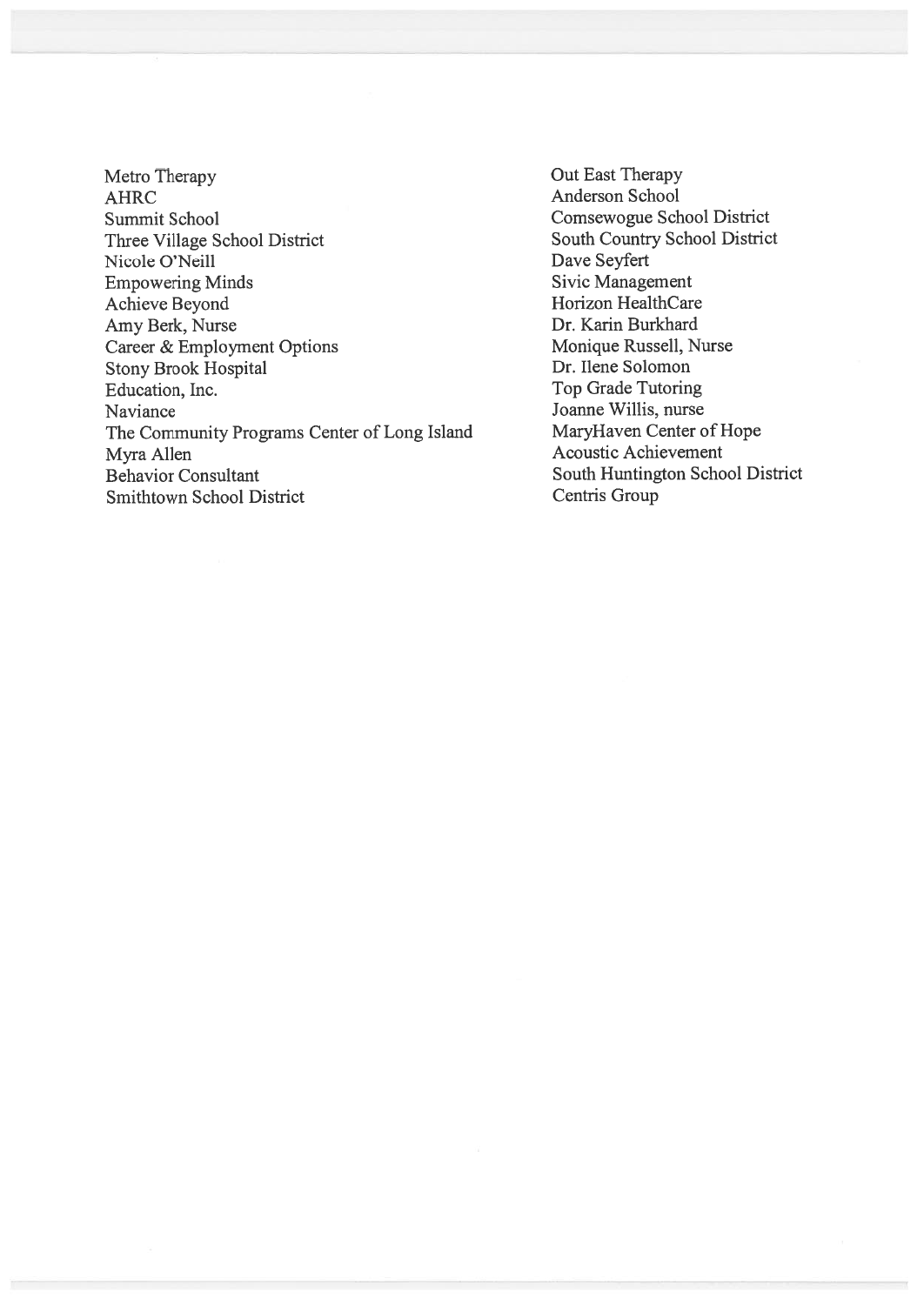#### FINANCE B.2.

# TAX ANTICIPATION NOTE RESOLUTION OF PORT JEFFERSON UNION FREE SCHOOL DISTRICT, NEW YORK, ADOPTED JULY 2, 2013, AUTHORIZING THE ISSUANCE OF NOT TO EXCEED \$12,000,000 TAX ANTICIPATION NOTES IN ANTICIPATION OF THE RECEIPT OF TAXES TO BE LEVIED FOR THE FISCAL YEAR ENDING JUNE 30, 2014

## RESOLVED BY THE BOARD OF EDUCATION OF PORT JEFFERSON UNION FREE SCHOOL DISTRICT, IN THE COUNTY OF SUFFOLK, NEW YORK, AS FOLLOWS:

Section 1. Tax Anticipation Notes (herein called "Notes") of Port Jefferson Union Free School District, in the County of Suffolk, New York (herein called "District"), in the principal amount of not to exceed \$12,000,000, and any notes in renewal thereof, are hereby authorized to be issued pursuan<sup>t</sup> to the provisions of Sections 24.00 and 39.00 of the Local Finance Law, constituting Chapter 33-a of the Consolidated Laws of the State of New York (herein called "Law").

Section 2. The following additional matters are hereby determined and declared:

(a) The Notes shall be issued in anticipation of the collection of real estate taxes to be levied for school purposes for the fiscal year commencing July 1, <sup>2013</sup> and ending June 30, 2014, and the proceeds of the Notes shall be used only for the purposes for which said taxes are levied.

(b) The Notes shall mature within the period of one year from the date of their issuance.

(c) The Notes are not issued in renewal of other notes.

(d) The total amount of such taxes remains uncollected at the date of adoption of this resolution.

Section 3. The Notes hereby authorized shall contain the recital of validity prescribed by Section 52.00 of the Law and shall be genera<sup>l</sup> obligations of the District, and the faith and credit of the District are hereby <sup>p</sup>ledged to the punctual paymen<sup>t</sup> of the principal of and interest on the Notes and unless the Notes are otherwise paid or paymen<sup>t</sup> provided for, an amount sufficient for such paymen<sup>t</sup> shall be inserted in the budget of the District and <sup>a</sup> tax sufficient to provide for the paymen<sup>t</sup> thereof shall be levied and collected.

Section 4. Subject to the provisions of this resolution and the Law, and pursuant to Sections 50.00, 56.00, 60.00 and 61.00 of the Law, the power to sell and issue the Notes authorized pursuan<sup>t</sup> hereto, or any renewals thereof, and to determine the terms, form and contents, including the manner of execution, of such Notes, and to execute arbitrage certifications relative thereto, is hereby delegated to the President of the Board of Education, the chief fiscal officer of the District.

Section 5. The Notes shall be executed in the name of the District by the manual signature of the President of the Board of Education, the Vice President of the Board of Education, the District Treasurer, the District Clerk, or such other officer of the District as shall be designated by the chief fiscal officer of the District, and shall have the corporate seal of the District impressed or imprinted thereon which corporate seal may be attested by the manual signature of the District Clerk.

Section 6. This resolution shall take effect immediately.

\*\*\*